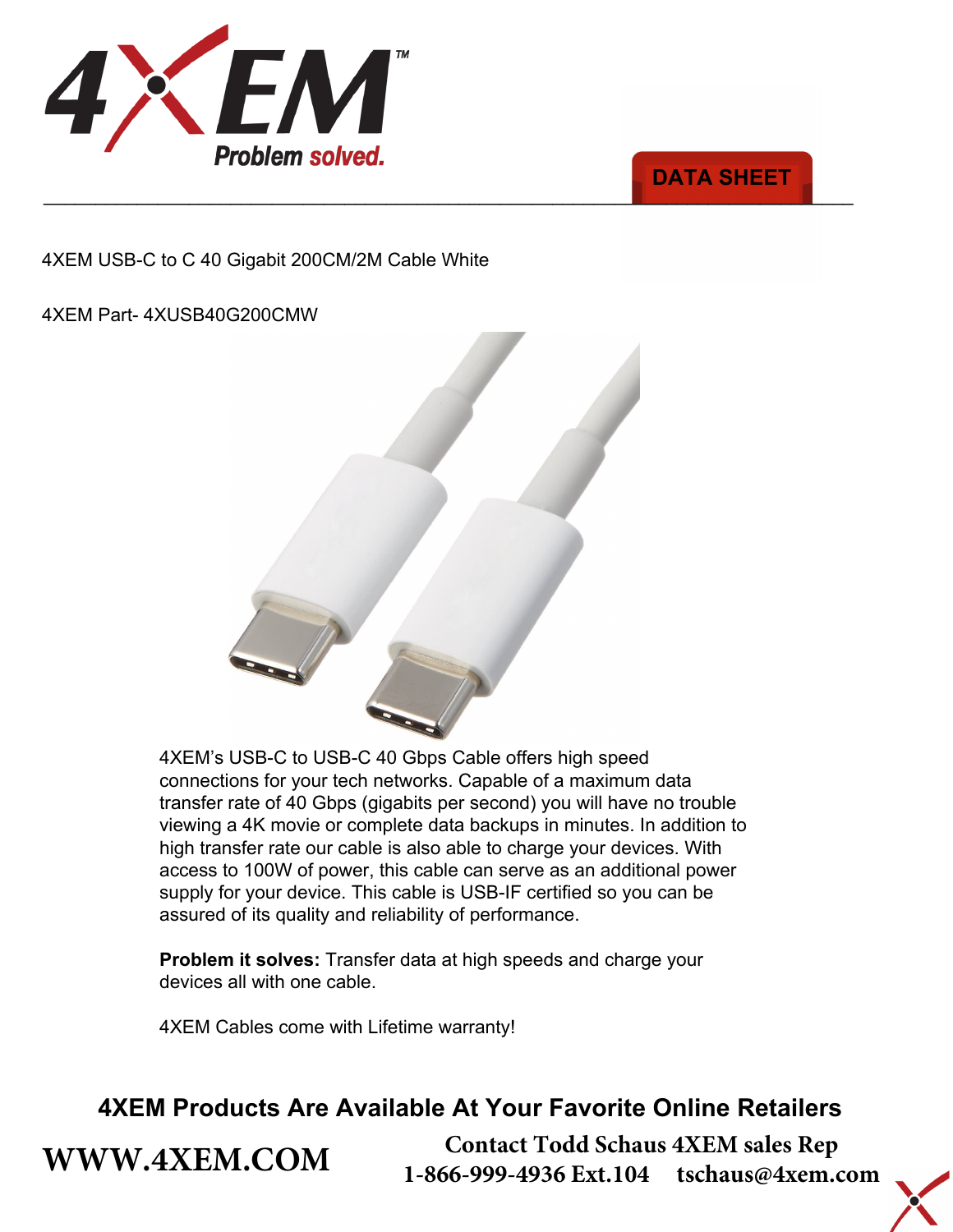

### \_\_\_\_\_\_\_\_\_\_\_\_\_\_\_\_\_\_\_\_\_\_\_\_\_\_\_\_\_\_\_\_\_\_\_\_\_\_\_\_\_\_\_\_\_\_\_\_\_\_\_\_\_\_\_\_\_\_\_\_\_\_\_\_\_\_\_\_\_\_\_\_\_\_\_\_\_\_ **DATA SHEET**

## **Features**

**Application**

• Charging & Data **Transfer** 

• Home • Connections **Office** 

- Lifetime Warranty
- USB-C to USB-C connection
- 200 cm (2.00 m) cable length
- Maximum Data Transfer Rate of 40 Gbps—subject to change based on connection, hardware and data overhead

**USB-C** 

- 100W Power Rating
- Colour: White
- USB-IF Certified

# **High Speed Data Transfer** and **Charging Capabilities**



### **4XEM Products Are Available At Your Favorite Online Retailers**

**WWW.4XEM.COM** <sup>Contact Todd Schaus 4XEM sales Rep<br>1-866-999-4936 Ext.104 tschaus@4xem.com</sup> 1-866-999-4936 Ext.104